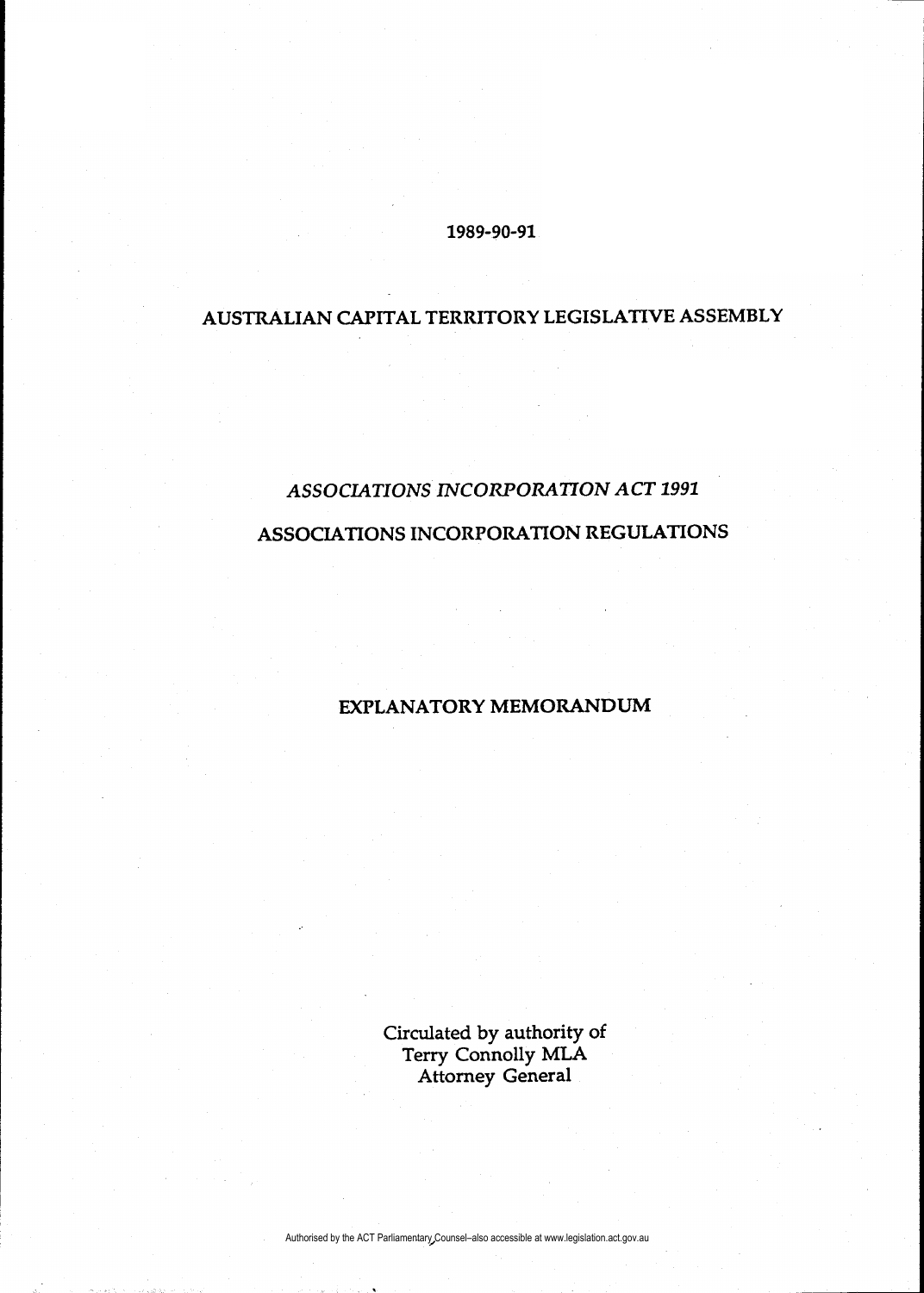### **OUTLINE**

These Regulations contain a number of machinery provisions relating to the completion of documents required under the Associations Incorporation Act 1991. The particulars required to be entered in the register of members are also set out as are various classes of association required by the Act to be prescribed and the rate of commission payable on disposal of property by the Registrar.

The model rules for incorporated associations are also contained in these Regulations.

### NOTES ON REGULATIONS

Part I - Preliminary

: :

Regulation 1 provides that the Regulations may be cited as the Associations Incorporation Regulations, while Regulation 2 says that "the Act" means the Associations Incorporation Act 1991.

### Part II - Information for Completion of Forms and Other Documents

Regulation 3 relates information and documents required by an approved form to the provisions of the Act in respect of which the form was approved by the Registrar. The purpose of this regulation is to ensure that information sought through completion of an approved form is relevant to the provisions of the Act for which the form was created.

Regulation 4 contains general requirements for documents such as the size of the paper and the manner in which it is written. It also requires certain identifying information to appear on the front sheet of each document. These requirements are for administrative convenience and to ensure that documents can be easily read and photocopied. As these documents are available to the public for inspection and copying some such regulation is necessary.

Regulation 5 sets out the manner in which annexures to documents are to be prepared.

Regulation 6 provides for documents relating to an incorporated association to be signed by the public officer or an authorised member of the committee of the association.

Regulation 7 says that if the Act requires a document to be lodged but does not set a time limit for doing so then it must be lodged within one month of the obligation to lodge arising. The Registrar can, however, allow a longer time for lodging.

Regulation 8 allows affidavits and written statements to be sworn on behalf of an association by the public officer or an authorised member of the committee.